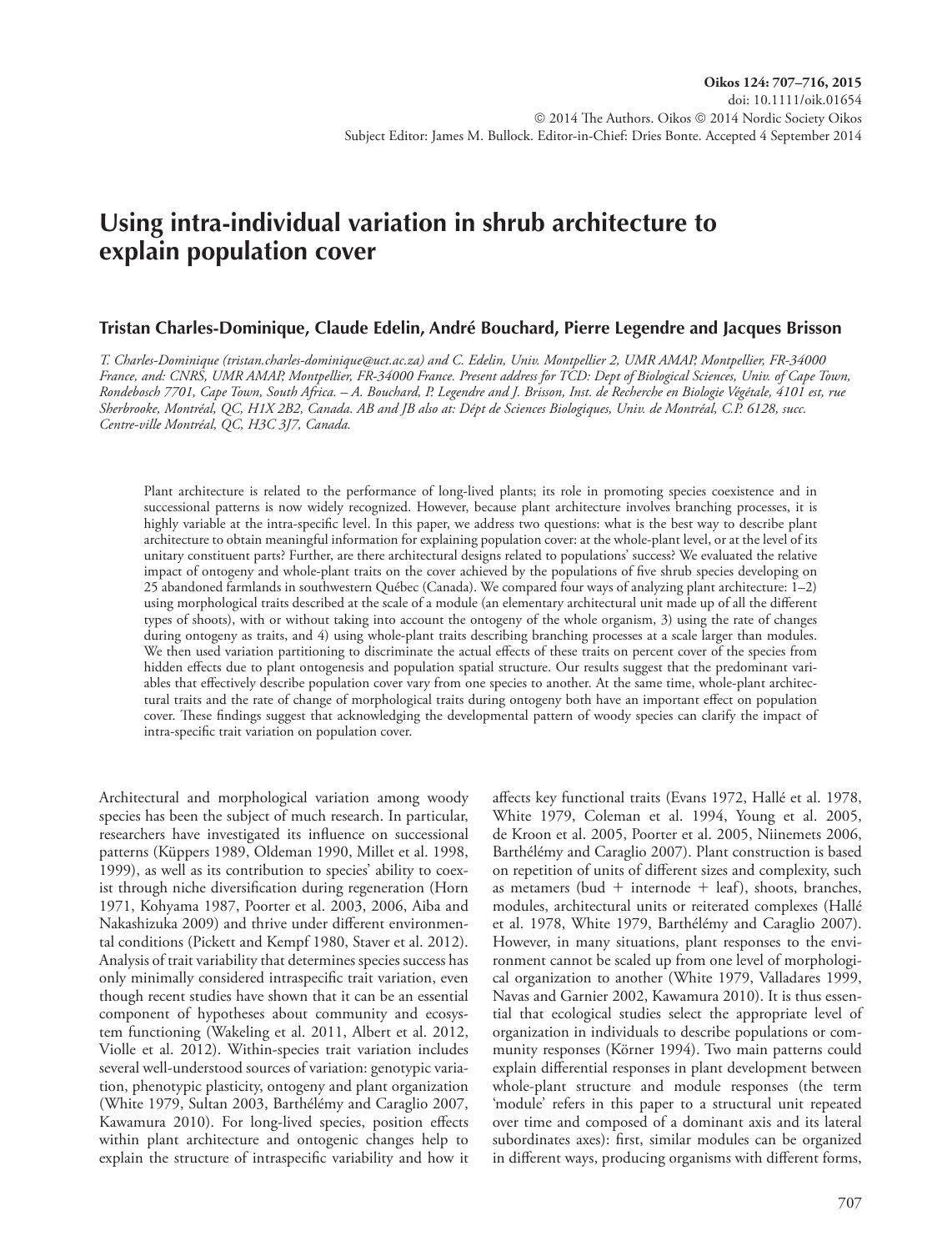functions and ecological behaviours (Edelin 1977, Hallé et al. 1978, White 1979, Oldeman 1990, Millet et al. 1999, Preston and Ackerly 2004, Barthélémy and Caraglio 2007, Kawamura 2010); second, the successive modules in a structure are only rarely equivalent to one another because of modifications during plant ontogeny, through a process called 'ontogenic drift' or 'morphogenetic gradient' (Nozeran et al. 1971, Evans 1972, Coleman et al. 1994, Barthélémy and Caraglio 2007), which leads the same organism to occupy a series of different niches over the course of its life cycle (Young et al. 2005, Niinemets 2006). These two patterns can also interact with phenotypic plasticity: 1) phenotypic plasticity can either have an effect independent from ontogenic drift or produce confounding effects, for example, by modifying the plant growth rate or its ontogenetic program (Coleman et al. 1994, Kawamura and Takeda 2002, Wright and McConnaughay 2002); 2) a strong positional effect of modules within the whole-plant structure determines their functions and plastic response abilities (Winn 1996, Grosfeld et al. 1999, Benot et al. 2010, Charles-Dominique et al. 2010, 2012). While refining the description of these patterns is considered key to explaining species success, very few quantitative studies have focused specifically on the requirements of long-lived species after their juvenile stage (Wright and McConnaughay 2002, Poorter et al. 2005).

This paper will address the following questions: 1) what is the most relevant morphological scale for studying the consequences of plant performance at the population level: whole-plant traits or module traits? 2) When studying module traits, what is the best method for incorporating ontogeny in order to most accurately describe the intra-specific variability that is important for species percent cover?

To address these questions, we analyzed five shrub species that dominate abandoned farmland with a history of pastural use in southern Québec, Canada (Benjamin et al. 2005): *Cornus sericea* (Cornaceae), *Prunus virginiana* (Rosaceae), *Rhamnus cathartica* (Rhamnaceae), *Rhus typhina* (Anacardiaceae) and *Zanthoxylum americanum* (Rutaceae). Previous studies identified common structural components in these five shrubs that can be measured in situ to obtain a detailed description of their architecture (Charles-Dominique et al. 2010, 2012, Charles-Dominique 2011). We first compare the overall explanation of their percent cover that can be provided by whole-plant traits to an interpretation based on traits defined at the module scale, integrating ontogenic drift or not. We then identify the traits most relevant for explaining the variation in population percent cover for each species.

# **Methods**

## **Site selection**

The study was conducted in the Upper Saint Lawrence regional county municipality (MRC du Haut-Saint-Laurent) located in southwestern Québec (Canada). Sites were selected from within an area of 10 km2 (Fig. 1) using the selection method described in Benjamin et al. (2005). In total, 36 sites were randomly selected in a stratified



Figure 1. Location of the 25 study sites. Black crosses indicate the site locations. Latitude and longitude coordinates are shown in the margins of the Ikonos satellite image (August 2000).

manner from among 180 abandoned farmlands, respecting the regional representation of vegetation cover classes (herbaceous or shrub), superficial deposits (marine or glacial), land-use history, and surrounding dominant matrix (forested or agricultural). This approach facilitated the most accurate interpretation of results possible at the landscape scale (Legendre and Legendre 2012). We restricted our study to 25 sites with brown stony loam underlain with surface deposits of morainic origin where spiny shrub communities develop preferentially (Benjamin et al. 2005). These communities were also the more appropriate ones to analyze because the assemblages developed on long-abandoned farmland with improbable reconversion to agriculture, whereas abandoned farmland with marine surface deposits could well be used again in the future for agricultural purposes (Benjamin et al. 2005).

The area of the farmlands ranged from 1.46 to 6.45 hectares. Visual estimations were performed by two independent observers to estimate the percent cover of each shrub species into classes: 0–1%, 1–2.5%, 2.5–5%, 5–10%, 10–25%, 25–100%. Sites entirely lacking any one of the five species were excluded from the study in order to ensure data could be collected on the population development of each species.

#### **Species selection**

The five most abundant shrub species on the sites were selected for analysis of the morphological determinants of their population cover: *Cornus sericea* (Cornaceae), *Prunus virginiana* (Rosaceae), *Rhamnus cathartica* (Rhamnaceae), *Rhus typhina* (Anacardiaceae) and *Zanthoxylum americanum* (Rutaceae). The architecture of these species consists of three levels of organization (Fig. 2) based on modules, a structural unit repeated over time and composed of a dominant axis and its lateral subordinate axes. In these plants, the modules repeat in alignment to form a pseudo-monopodium (sympodial structure) or a monopodium (monopodial structure). A unit of sympodial structure corresponds to an element of the sympodium (Hallé et al. 1978); a unit of monopodial structure represents the annual production of the dominant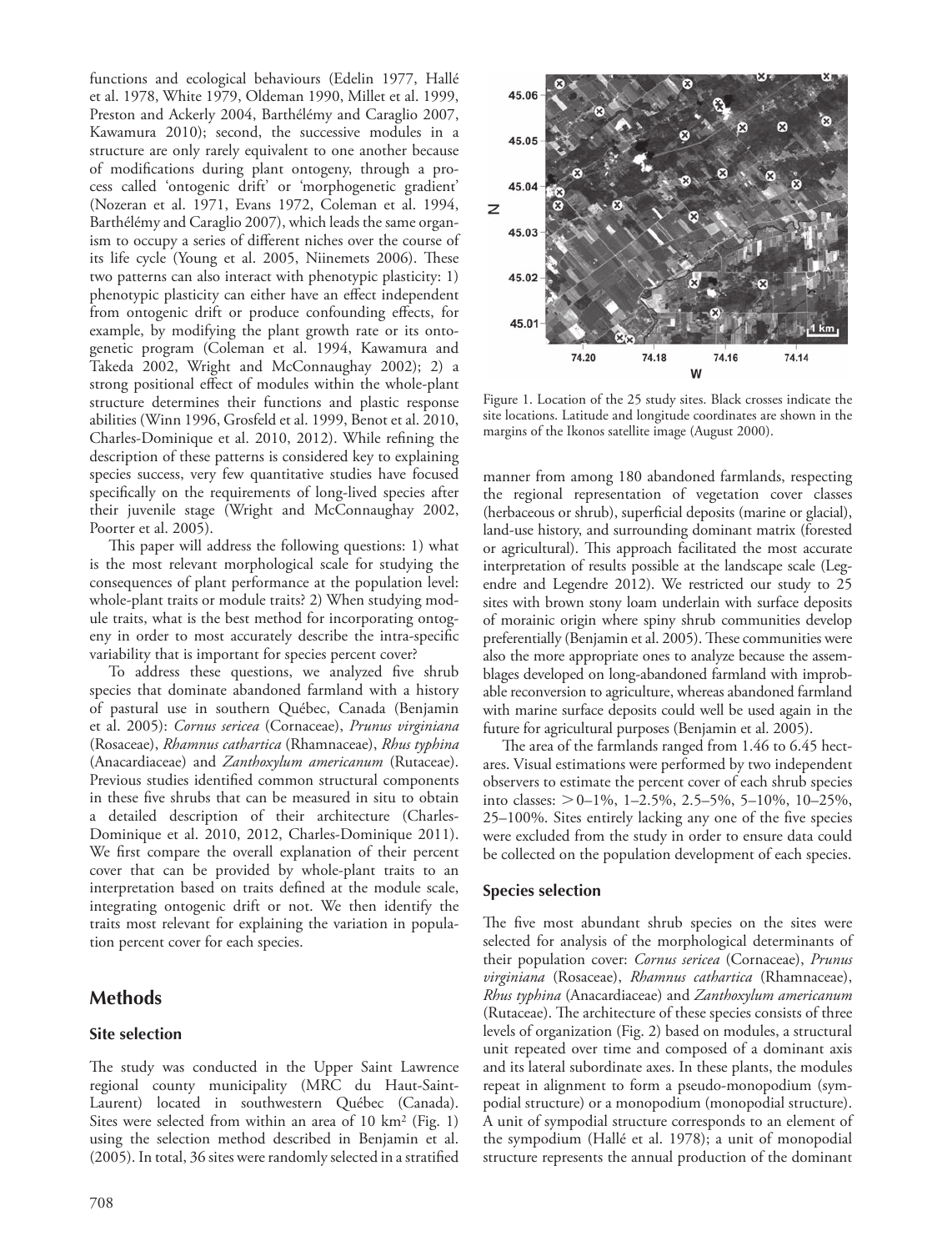

Figure 2. Architectural structure of the five shrub species. The species exhibit three levels of organization; modules are repeated to form pseudo-monopodia or monopodia that are themselves repeated to form dichasial branched complexes. The whole-organism architecture of the five species is made up of branched complexes along a rootstock (*R. cathartica*, *C. sericea*), a horizontal root system (*R. typhina*, *Z. americanum*) or a stoloniferous branched system (*P. virginiana*). Letters (a, b, c) identify successive modules within (pseudo-)monopodia; arabic numerals (1, 2, 3), successive branched complexes; Roman numerals (I, II, III), successive stocks (following Charles-Dominique 2011).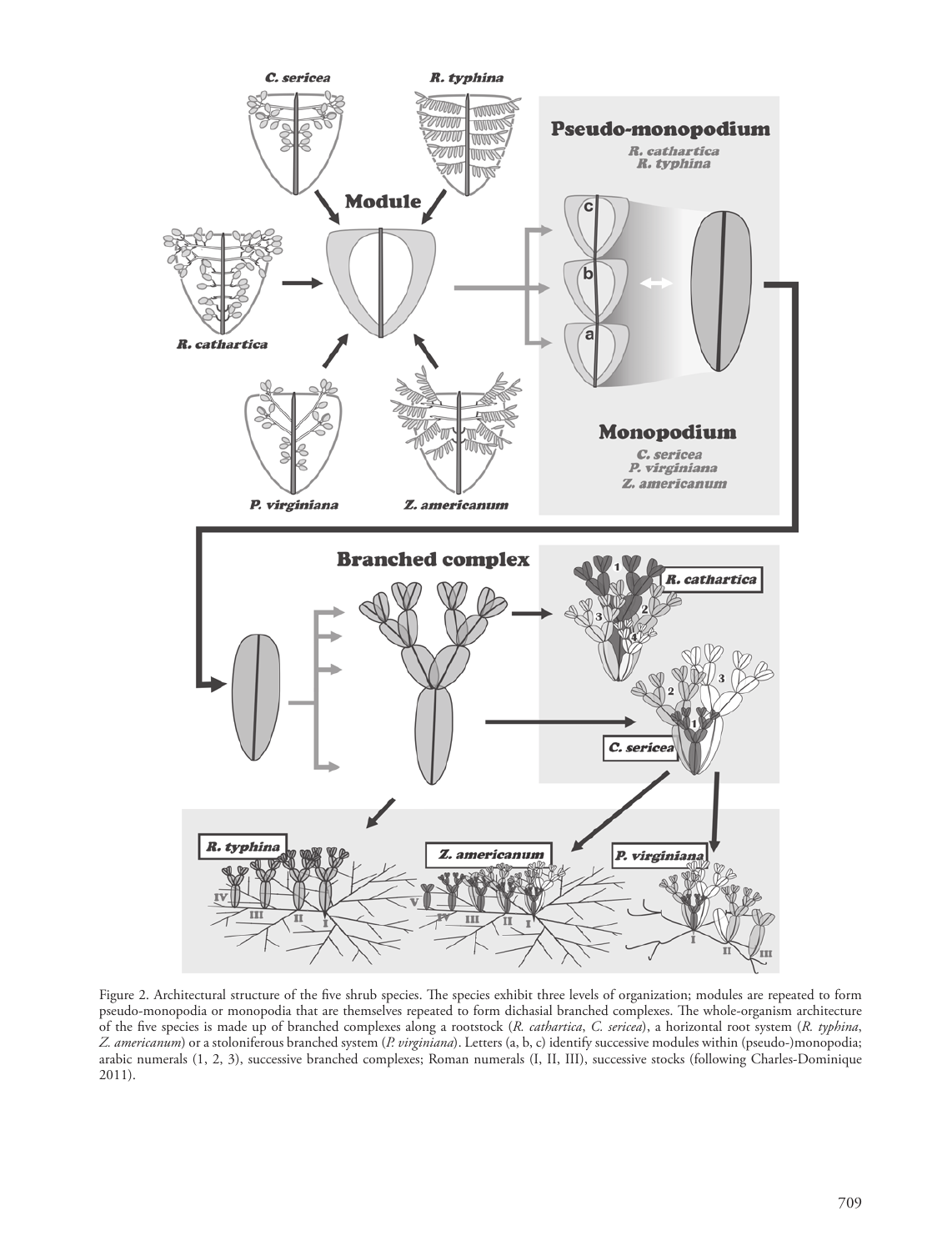axis and its lateral subordinate axes. Monopodia and pseudo-monopodia are repeated sub-terminally to form regular dichasia called branched complexes. They result from the setting up of multiple forks with two equivalent branches. The whole organism is in fact a set of basal repetitions of branched complexes conferring a shrub habit to these species. Interspecific variation at every level of organization explains the different architectural profiles encountered among the five species. In the discussion below, all traits measured at the module scale will be referred to as module traits; those measured at higher levels of organization will be referred to as whole-plant traits.

## **Morphological variation**

We measured morphological traits of the three most developed individuals of each species per site that were located at a minimum distance of 20 m apart. Trait measurements were repeated on the 3rd, 8th, 13th and 18th modules of the most developed branched complex of each individual, for a total of 961 modules. All variables at the module scale were measured following the most developed branch at each fork. The morphological variables used in the analyses are presented in Table 1. These variables describe the three levels of organization (Fig. 2) from the module to the whole plant. Plant age was determined a posteriori by delimiting annual shoots using presence of short internodes and scale leaves scars (Barthélémy and Caraglio 2007). The age estimate was confirmed by counting annual growth rings in cases where the result was unclear. For *Rhamnus cathartica*, *Zanthoxylum americanum* and *Rhus typhina*, the flowering frequency was evaluated only on female plants. Branched complex density was estimated by counting the number of branched complexes within a radius of 5 m, centered on the collar of the plant. The maximum radius of the organism was measured between the collar and the projection of the most distant point in the crown. The ranks of the last branched complex and module were noted in the largest branched complex to reflect the developmental stage. The rank is counted on successive morphological structures produced over time as shown in Fig. 2: the first branch complex was grown from seed, subsequent ones produced by basal branching are numbered chronologically; in every branch complex, the most basal module is the first, and subsequent structures produced by sub-terminal branching are numbered chronologically.

# **Statistical analyses**

We separated the morphological variables into four groups: simple traits (five variables measured at the module scale), calibrated traits (five variables, module scale), ontogenic trajectories (five variables, module scale), and traits measured at the upper levels of organization (six variables: (pseudo-) monopodium, branched complex and whole-plant traits).

- Simple traits were obtained by averaging the values of all measured modules. These traits allowed us to describe the module properties without taking into account their ontogenic modifications.
- Calibrated traits were obtained by 1) transforming the data collected for all individuals on all sites to obtain a linear relationship between the module ranks and the measured variable, 2) using linear regression for ontogenic detrending. The residuals were then used as a trait. This procedure allowed us to define an ontogenic drift of reference for each species (linear regression) and to control for the effect of ontogeny in the measurements.
- ° *Ontogenic traits* were obtained by using the slopes of the linear regressions between the module ranks and the measured variables as traits. These traits reflect the speed of changes in morphological variables over time. Previous studies showed that this speed can be modified in response to environmental conditions (Grosfeld et al. 1999, Charles-Dominique et al. 2010, 2012). Data were pooled at the site level before statistical analysis.

We used variation partitioning (Borcard et al. 1992) to estimate the unique and joint effects of chronology, architectural traits and spatial variables on population percent cover. Spatial variables (dbMEM eigenfunctions, described below) are used to model the spatial relationships among populations that may affect the influence exercised by two other groups of factors. A significant unique effect of the spatial variables on population percent cover would imply that at least one non-recorded biological property, which is spatially structured, is missing from the model and would justify further investigation. Morphological variables were square-root transformed (except for the number of leaves per module, which was not modified) in order to satisfy the condition of normality of the residuals in a regression with species vegetation cover as the response variable (Shapiro–Wilk W test;  $H_0$ : normality of distribution,  $\alpha = 0.1$ ). Variation partitioning implied the following steps for each species (Borcard et al. 1992, 2011): 1) detrending was used to remove a potential linear spatial trend in the data, which would reflect a process occurring at a scale larger than the study area (Legendre and Legendre 2012); the regression residuals were then used as the response matrix; 2) distance-based Moran's eigenvector maps (dbMEM, Borcard and Legendre 2002, Dray et al. 2006) were constructed from the geographical distances

Table 1. Morphological variables: BC density refers to the number of branch complexes per square meter. Flowering frequency corresponds to the ratio of stems bearing flowers over the total number of stems potentially bearing flowers. Module length is measured on the primary axis of each module. A growth unit corresponds to the portion of an axis that develops during an uninterrupted period of extension (Barthélémy and Caraglio 2007).

| Level of organization  | Individual plant                                  | Branched complex                                               | (Pseudo-)monopodium                       | Module                                                                                 |
|------------------------|---------------------------------------------------|----------------------------------------------------------------|-------------------------------------------|----------------------------------------------------------------------------------------|
| Ontogeny<br>Morphology | age<br>height<br><b>BC</b> density<br>max. radius | rank of the last BC<br>no. of monopodia<br>flowering frequency | rank of the last module<br>no. of modules | length<br>no. of lateral axes<br>no. of leaves<br>stem diameter<br>no. of growth units |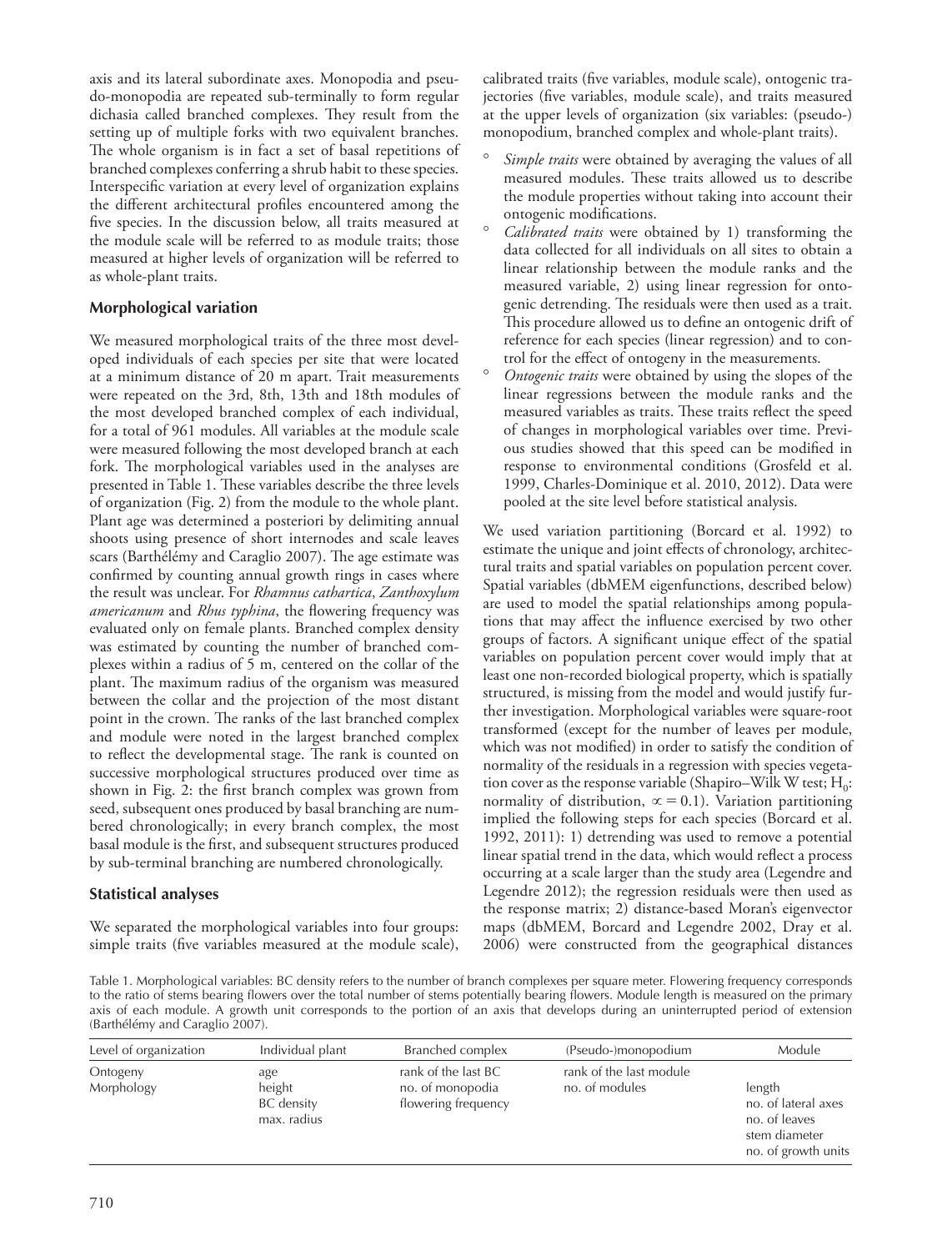between the 25 study sites. Only the dbMEM spatial variables with a Moran's spatial correlation index (Moran's *I*) higher than the expected value of *I* were retained to model positive spatial correlation in the data (Borcard et al. 2011); 3) forward selection by multiple regression was applied to the structural and spatial explanatory variables using a stopping criterion of alpha $=0.05$  (Borcard et al. 2011); 4) multiple regression and partial multiple regressions were used with two or three explanatory matrices; 5) permutation tests (999 permutations) were performed to test the significant effects  $(\propto$  < 0.05) of the testable fractions (Legendre and Legendre 2012); 6) For each of these analyses, adjusted R-squares (*R*<sup>2</sup> adj) provided unbiased estimates of the variation explained by the fractions (Peres-Neto et al. 2006). Venn diagrams were used to illustrate the results of variation partitioning. The calculations were carried out using the following functions in R 3.0.2: PCNM of PCNM package (Legendre et al. 2012) for dbMEM computation, forward.sel function of packfor package (Dray et al. 2012) for selection of explanatory variables, and varpart function of the vegan package (Oksanen et al. 2013) for variation partitioning.

# **Results**

#### **Spatial structure**

Figure 3 shows the spatial structures of the populations of three species. Forward selection did not provide any significant MEM variable to explain the percent cover of *Prunus virgiana* and *Rhus typhina*, which were only present on 11 and 9 sites, respectively. Since they had no significant spatial structure at the study scale, variation partitioning was performed using only two explanatory matrices, morphology and ontogeny. The significant MEM variables found for *Zanthoxylum americanum*, *Cornus sericea* and *Rhamnus cathartica* are shown in Fig. 3 and were then used to represent the spatial structure of these populations in the landscape.

## **Morphological variables**

Morphological variables related to species percent covers that were identified by forward selection are shown in Table 2. The percent cover of *Z. americanum* was higher on sites where individuals had a small number of monopodia, a low height, a large stem diameter and a high density of branched complexes. No morphological variable was significantly related to the percent cover variation of *P. virginiana*. This result could be due to the small variation in percent cover for this species associated with the small number of sites where it was present. A larger percent cover of *R. typhina* was found on sites where the number of leaves of individuals decreased rapidly over ontogenesis. Individual properties correlated to an increase in population cover of *C. sericea* were a great density of branched complexes and a great height. The percent cover of *R. cathartica* was higher on sites where individuals had branched complexes containing a high number of monopodia, with a high number of leaves per module and a module length that decreased quickly over ontogenesis.

#### **Relationships between morphological properties, ontogeny and population cover**

Results of the multiple and partial multiple regressions are reported in Fig. 4. For each explanatory matrix, we report the variations explained uniquely and jointly by the matrices of explanatory variables, showing the adjusted coefficient of determination  $(R^2_{\text{adj}})$  and the significance of the unique fractions, which are testable (Borcard et al. 2011). Overall models (including all subsets of explanatory variables) explain respectively 77, 59, 64 and 75% of the percent cover variation of *Z. americanum*, *C. sericea*, *Rhus typhina* and *R. cathartica* among sites. Of the percent cover variation of *Z. americanum* (Fig. 4a), 84% is explained by the morphological variables; this includes 61% uniquely explained by morphology and 19% explained jointly by the morphological and ontogenetic variables. For *R. typhina* (Fig. 4c), the morphological effect accounts for 65% of the variation, whereas ontogenetic effect is negligible. For *C. sericea* (Fig. 4b), morphology explains 46% of the percent cover variation and the spatial dbMEM eigenfunctions explain 21%; 4% of the variation is explained jointly by these two sets of variables. The partial contribution of the spatial variables is high and significant, indicating that these populations have a spatial organization not linked with the measured morphological variables. Additional studies could be carried out to identify biological variables accounting for this spatial variability. In *Rhamnus cathartica* (Fig. 4d), 67% of the percent cover variation is explained by the morphological variables, 54% by the ontogenetic variables, and 36% is spatially structured. 48% of the variation is explained jointly by the morphological and ontogenetic variables, suggesting that additional studies are needed to clearly separate the morphological and ontogenetic effects. 29% of the variation is shared between the morphological and spatial variables.

# **Discussion**

#### **Whole-plant architectural traits take precedence**

Four of the five species under study (*Prunus virginiana, Cornus sericea*, *Zanthoxylum americanum* and *Rhamnus cathartica*) have highly variable architectures depending on environmental conditions (Charles-Dominique et al. 2010, 2012, Charles-Dominique 2011). For these species, whole-plant architectural traits provided an explanation of the percent cover at least twice as strong as module traits. Kawamura and Takeda (2008) showed that *Vaccinium hirtum* plants responded to light availability by producing new sprouts rather than by increased growth of the existing stem, exemplifying the importance of considering wholeplant architectural traits. For *Rhus typhina*, the most predictive traits were not whole-plant architectural traits but rather ontogenic trajectories. Interestingly, previous architectural analyses of this species (Charles-Dominique 2011) showed that its whole-plant architecture seems unresponsive to the local environment: this species has a stereotyped development with aerial parts conforming to Leeuwenberg's architectural model (Hallé et al. 1978).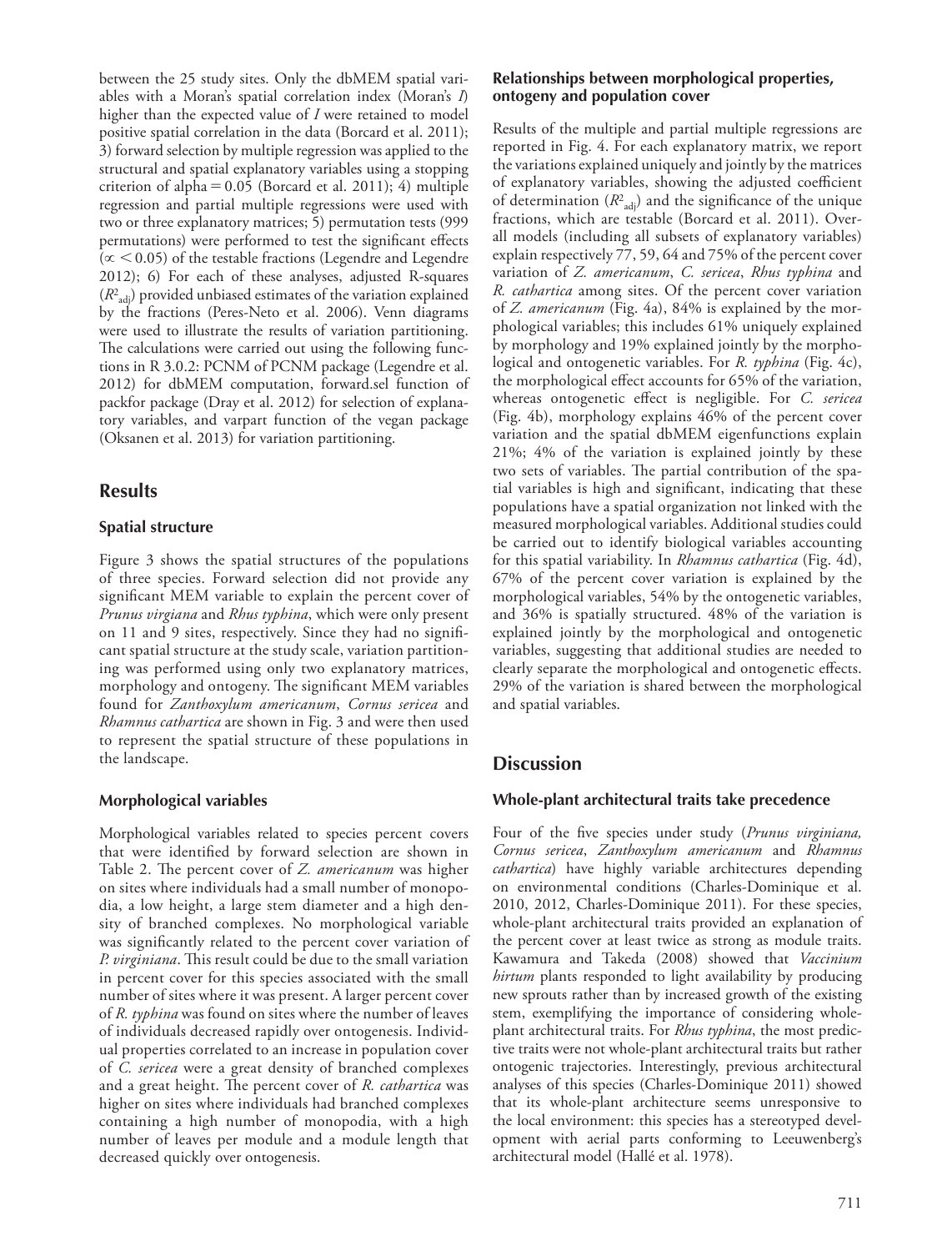

Figure 3. Spatial structure. (A) Bubble plot map of the percent cover of *Prunus virginiana*. Abscissa and ordinate are the spatial coordinates of the sites, as in Fig. 1. Lines form the minimum spanning tree joining the sites. Circle sizes are proportional to percent covers. (B) Bubble plot map of the percent cover of *Zanthoxylum americanum*; (C) MEM analysis for *Z. americanum*: map of significant MEM; (D) Bubble plot map of the percent cover of *Rhus typhina*; (E) Bubble plot map of the percent cover of *Cornus sericea*; (F) MEM analysis for *C. sericea*: map of significant MEM no. 5; (G) Bubble plot map of the percent cover of *Rhamnus cathartica*; (H, I) MEM analysis for *R. cathartica*: maps of significant MEM variables. The MEM eigenfunctions form continuous waves on the surface, but their values are computed and shown only at the points where species were present. Along these spatial waves, some values are positive (black squares) while others are negative (white squares); square sizes are proportional to the absolute values.

Table 2. Morphological variables related to species percent cover. The variables selected by forward selection are reported by species, with their significance level  $(0 < *^{**} \le 0.001 < * \le 0.01 < * \le 0.05$  (see Fig. ), the sign of the slope and the adjusted *R*<sup>2</sup>. BC stands for branched complex, No. for number, pseudo-M for pseudo-monopodia. Prefixes S and O identify simple and ontogenic traits, respectively. The traits describing the plant are measured: at the individual level for 'BC density' and 'Height', at the branched complex level for 'No. of monopodia' and 'Pseudo-monopodia', and at the module level for 'Module diameter', 'Leaf number' and 'Module length'.

| Z. americanum                              |          | R. typhina   |               |        | C. sericea |                           | R. cathartica |              |                                     |                          |              |
|--------------------------------------------|----------|--------------|---------------|--------|------------|---------------------------|---------------|--------------|-------------------------------------|--------------------------|--------------|
| No. of monopodia <sup>*</sup><br>Height*** | $-$<br>- | 0.16<br>0.20 | O-leaf no.*** | $\sim$ | 0.81       | BC density**<br>$Height*$ |               | 0.30<br>0.22 | No. pseudo-M***<br>S-leaf no. $***$ |                          | 0.35<br>0.22 |
| S-module diameter**<br>BC density*         |          | 0.26<br>0.08 |               |        |            |                           |               |              | O-module length*                    | $\overline{\phantom{m}}$ | 0.10         |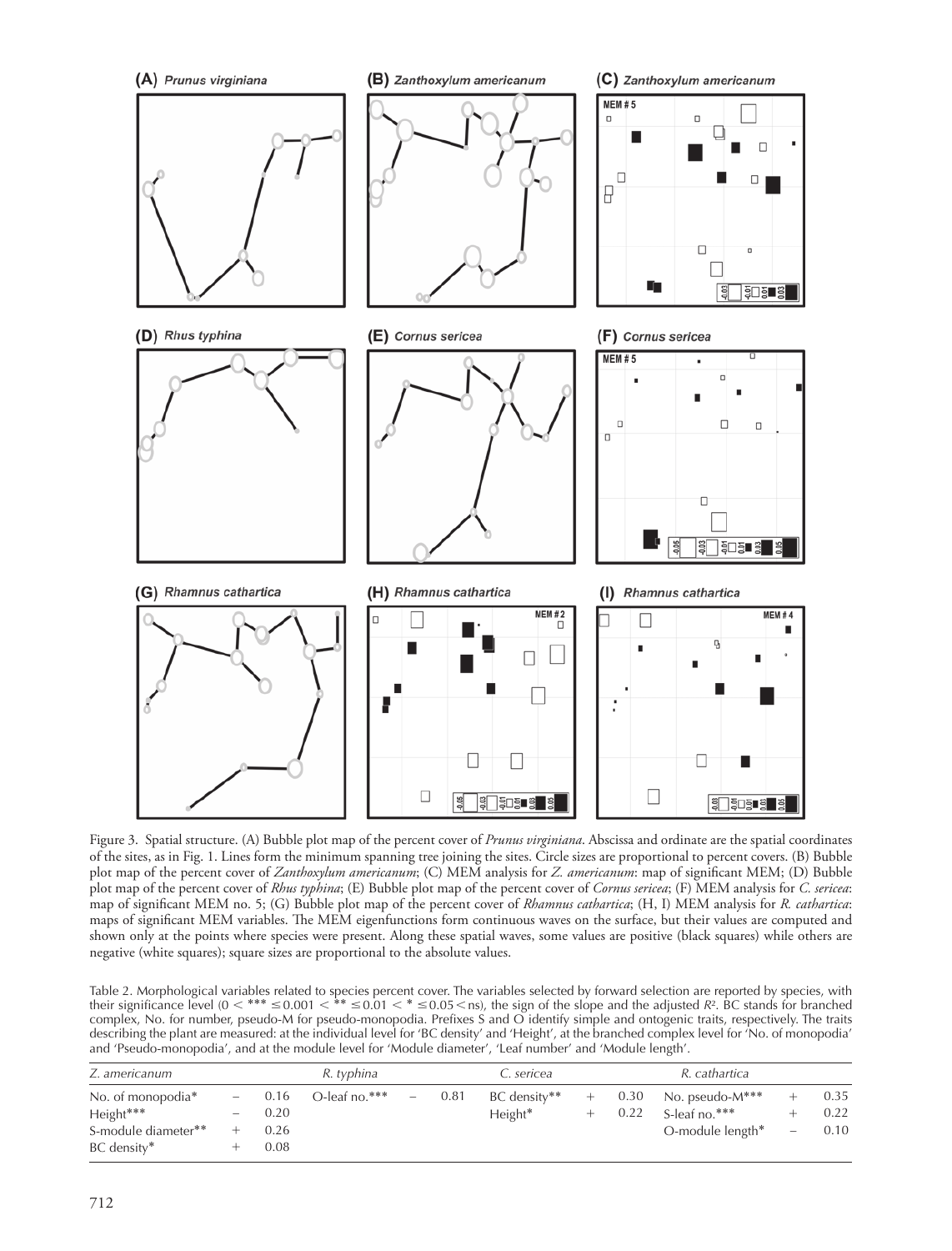

Figure 4. Venn diagrams of the variation partitioning of the species' percent cover explained by three data sets corresponding to morphological, ontogenic and spatial variables. Fractions corresponding to unique effects have been tested by partial multiple regression (significance levels:  $0 <*** \leq 0.001 <** \leq 0.01 <* \leq 0.05$  < ns). Residuals in each diagram correspond to the fraction not explained by the overall model. Adjusted coefficients of determination are reported when they were positive. Circle sizes are not proportional to the corresponding *R*<sup>2</sup> adj.

The stronger link between whole-plant traits and population cover has several consequences:

1) It implies that within species, successful populations are those that develop following a particular way of branching. Characterizing the corresponding strategies is thus necessary prior to comparison of species' competitive abilities: comparing the full range of behaviours or mean behaviour of species could lead to biased results as it can hide meaningful information (Wakeling et al. 2011, Violle et al. 2012).

2) The link between whole-plant traits and population spread cover corroborates the suggestion by de Kroon et al. (2005) that competitive properties may not be properly extrapolated from a few modules without taking whole-plant organization into account. A better understanding of the integrative traits that allow woody species to occupy space efficiently could bring new insights into species behaviors and interactions, as has been the case for herbaceous species (Huber et al. 1999, Benot et al. 2010). While numerous studies have described the whole-plant architecture of welldeveloped individuals, thereby providing helpful tools and results for understanding the space use by trees (Hallé et al. 1978, Oldeman 1990, Barthélémy and Caraglio 2007), the integration of architectural strategies into ecology remains a promising realm.

3) Another important consequence of this result is related to the relevance of the biological material we observed for describing species ecology. Where branching properties of the whole organism of well-developed plants were identified as important for population cover, our results suggest that to be complete, analysis must include not only seedlings and saplings, but also mature plants (Poorter et al. 2005, Young et al. 2005).

4) From a methodological viewpoint, the description of branching patterns at the whole-plant scale provides interesting additional information that is often more accessible and more easily measured in the field.

#### **Ontogeny matters**

Morphological traits vary simultaneously over the course of plant growth and in response to the growing environment (Evans 1972, Wright and McConnaughay 2002, Barthélémy and Caraglio 2007). Identifying effects of ontogeny is thus essential when analyzing phenotypic plasticity or the genetic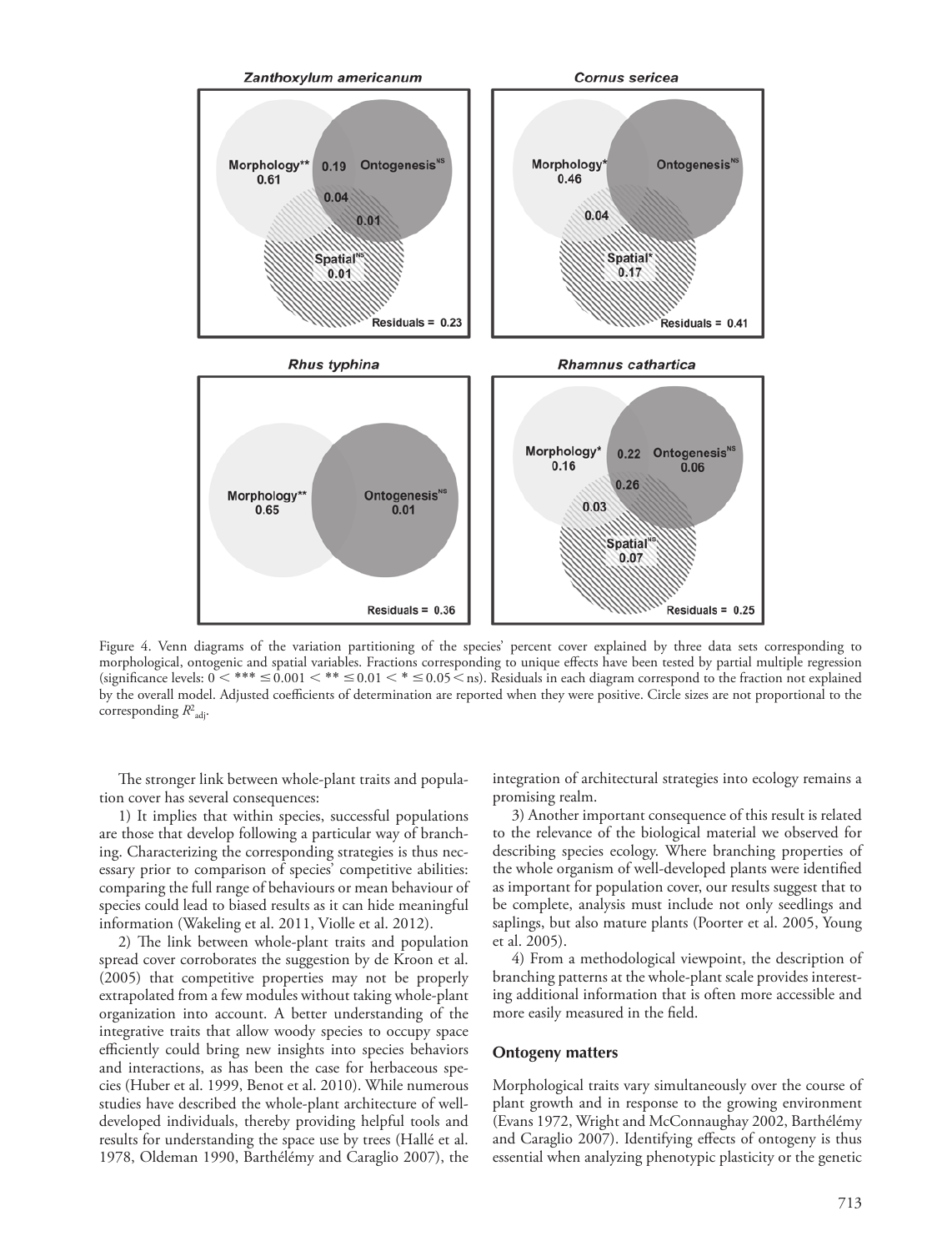basis for plant morphology (Winn 1996, Diggle 2002, de Kroon et al. 2005, Barthélémy and Caraglio 2007). The strategies adopted to disentangle the effects of ontogenesis and those from other sources of intraspecific variability (phenotypic plasticity and genetic differentiation) are multiple, but each strategy targets different ontogenic effects (Wright and McConnaughay 2002). We examined three approaches to analyzing the effect of intraspecific variability of plant architecture on population cover at the module scale. Our results reveal that the different ways of integrating plant ontogenesis into the analysis of intraspecific variability are not equivalent for explaining population cover. While architectural module traits provide less complete explanations than whole-plant traits, integration of the ontogenic effect is important because it could be extended to a range of measurements made at the module scale, such as physiological or anatomical variables.

The calibrated traits did not lead to complete results because their ability to explain population cover remains relatively unchanged when compared to simple traits (no calibration of ontogenic drift); none of the calibrated traits were selected during variable selection. In the shrub populations under study, ontogenetic traits were the most relevant for explaining population cover. This suggests that among sites, the rate of ontogenic drift of plants can change, and that this rate modification is of great importance in explaining population cover. It also highlights the importance of integrating ontogenic effects in the analysis of intraspecific variability (Diggle 2002, Wright and McConnaughay 2002). According to Wright and McConnaughay (2002), the implication is that calibrating the age or size of plants before measuring traits at a single position is not sufficient to remove ontogenic effects, due to complex plant responses during ontogenesis. For example, modification of ontogenetic drift, as recorded for *R. typhina* or *R.cathartica*, could cause morphological structures normally found in older plants to develop earlier in the plant's life. In these situations, the age or the size of the plant would not provide information about its physiological status (Barthélémy and Caraglio 2007).

## **Shrub behaviors and population cover**

In *Z. americanum*, the traits associated with population cover are related to reduced height and high stem density. The high density of stems is produced by a higher branched complex density. This could be related, in the case of this species, to the frequency with which root suckers are emitted (Charles-Dominique 2011). This is highly variable and depends on the plant's light environment.

The *C. sericea* populations with a high percent cover have taller individuals with a high branched complex density. Previous studies hypothesized that the same architectural traits were important for the species' ability to outcompete neighboring species by preventing them from germinating and developing (Meilleur et al. 1997, Charles-Dominique et al. 2010). The results of the present study partially support these hypotheses by confirming the impact of these traits on population cover.

In *R. cathartica*, the traits associated with high population cover are a high number of pseudo-monopodia, numerous leaves per module and a rapid decrease of module length during ontogenesis. In this species, a high number of pseudo-monopodia is not associated with greater height but corresponds mainly to a more dichasial structure, both dense and more branched (Charles-Dominique et al. 2012). The rapid decrease of module length expressed in open canopies has also been linked to these more dichasial structures (Charles-Dominique et al. 2012).

The populations of *R. typhina* with high population cover exhibit a rapid decrease in the number of leaves per shoot during development. This species is characterized by a structure composed of simple modules having a single axis category. This property may be responsible for the species' limited tendency to modify its architecture.

#### **Considerations about the determinism of intraspecific variation**

We studied the relationships between intraspecific trait variation and population cover without consideration of whether they have genetic or environmental causes. This procedure does not provide a mechanistic explanation for the determinants of the observed variation, but according to Violle et al. (2012), the effects of these factors (genetic and environmental causes) are inseparable in community ecology without specific investigations. Based on our results, we can derive several hypotheses about the causes of the observed intraspecific variability.

First, the unique effect of ontogeny on percent cover was not found to be significant for the five species studied (*Z. americanum*, *R. typhina*, *C. sericea* and *R. cathartica*), suggesting that differences in population cover are caused by differential success of species over sites, independently of age.

Another important factor that could explain these variations is genetic differentiation between populations. Small-scale genetic differentiation has been observed by several authors in comparable situations. For example, such differentiation has been highlighted for populations of perennial plants at scales of 100–300 m and has been shown to affect many of the most important features of plant structure and functions (Linhart and Grant 1996). Many of the mechanisms leading to genetic differentiation, such as, for example, genetic isolation by distance, are spatially structured (Linhart and Grant 1996, Hardy and Vekemans 1999). Thus, a hypothetical genetic differentiation responsible for morphological variation could probably be included in our analysis as a possible explanation for the spatial structure of population densities. The weak fractions coexplained by morphology and spatial structure show that if there is a genetic basis, it is not spatially organized.

The morphological variations observed in our study could probably be linked with environmental variability, as plastic responses (Sultan 2003, Valladares et al. 2007). Our results could thus be supported by a detailed analysis of the environmental factors related to this intraspecific variability of architectural traits.

## **Conclusion**

We analyzed relationships between population cover and the architectural properties of five shrub species. While these shrubs are constructed from the repetition of repeated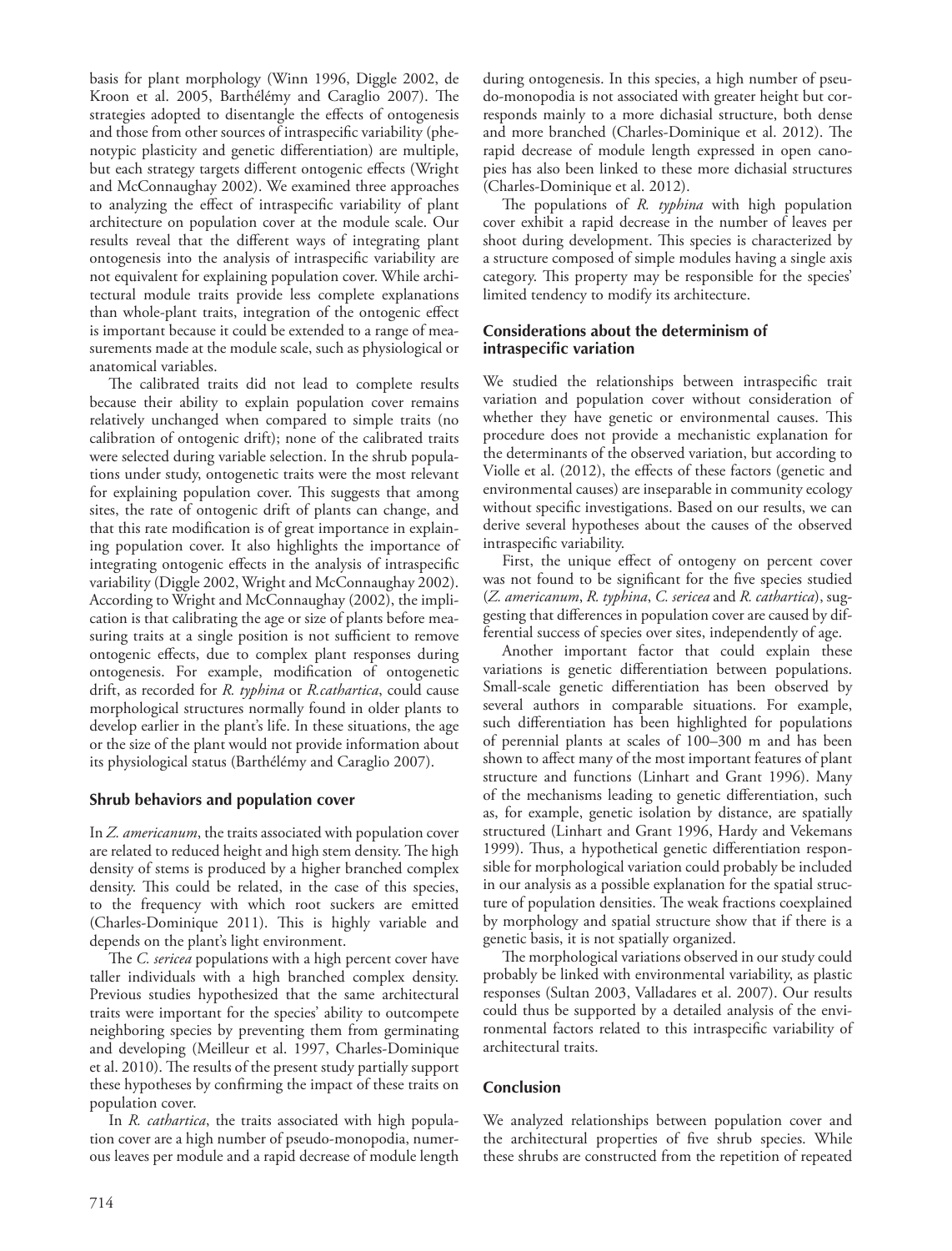equivalent modules, the intraspecific variability in population success is mainly associated to the organization of these modules on the whole plant in space and time, rather than properties at the module scale. These results suggest that using architecture to analyze competition among perennial plants can allow researchers to describe important features of plant shape and functions. We suspect that many morphological behaviors of ecological significance could be identified in perennial plants, which would improve our understanding of population demography and community coexistence. A huge gap remains to be filled, however, between our knowledge of species' architectural patterns at the individual level and the use of these patterns to explain their ecology.

*Acknowledgements –* We wish to thank Audrey Comtois for assistance in data collection. Thanks to François Munoz and Pierre Couteron for helpful suggestions in manuscript preparation. We are very grateful to Karen Grislis for English revision. This work was supported by a Natural Sciences and Engineering Research Council of Canada grant to AB and JB and by a Centre National de la Recherche Scientifique grant to CE and TCD.

# **References**

- Aiba, M. and Nakashizuka, T. 2009. Growth properties of 16 non-pioneer rain forest tree species differing in sapling architecture. – J. Ecol. 97: 992–999.
- Albert, C. H. et al. 2012. On the importance of intraspecific variability for the quantification of functional diversity. – Oikos 121: 116–126.
- Barthélémy, D. and Caraglio, Y. 2007. Plant architecture: a dynamic, multilevel and comprehensive approach to plant form, structure and ontogeny. – Ann. Bot. 99: 375–407.
- Benjamin, K. et al. 2005. Vegetation composition and succession of abandoned farmland: effects of ecological, historical and spatial factors. – Landscape Ecol. 20: 627–647.
- Benot, M.-L. et al. 2010. Do spatial patterns of clonal fragments and architectural responses to defoliation depend on the structural blue-print? An experimental test with two rhizomatous Cyperaceae. – Evol. Ecol. 24: 1475–1487.
- Borcard, D. and Legendre, P. 2002. All-scale spatial analysis of ecological data by means of principal coordinates of neighbour matrices. – Ecol. Modell. 153: 51–68.
- Borcard, D. et al. 1992. Partialling out the spatial component of ecological variation. – Ecology 73: 1045–1055.
- Borcard, D. et al. 2011. Numerical ecology with R. Springer.
- Charles-Dominique, T. 2011. Analyse des relations entre plasticité architecturale des buissons et proliferation de leurs populations. – Univ. Montpellier 2, France.
- Charles-Dominique, T. et al. 2010. Architectural strategies of *Cornus sericea*, a native but invasive shrub of southern Quebec, Canada, under an open or a closed canopy. – Ann. Bot. 105: 205–220.
- Charles-Dominique, T. et al. 2012. Architectural strategies of *Rhamnus cathartica* (Rhamnaceae) in relation to canopy openness. – Botany 90: 976–989.
- Coleman, J. C. et al. 1994. Interpreting phenotypic variation in plants. – Trends Ecol. Evol. 9: 187–191.
- de Kroon, H. et al. 2005. A modular concept of phenotypic plasticity in plants. – New Phytol. 166: 73–82.
- Diggle, P. K. 2002. A developmental morphologist's perspective on plasticity. – Evol. Ecol. 16: 267–283.
- Dray, S. et al. 2006. Spatial modelling: a comprehensive framework for principal coordinate analysis of neighbour matrices (PCNM). – Ecol. Modell. 196: 483–493.
- Dray, S. et al. 2012. packfor: forward selection with permutation (Canoco p. 46). R package ver. 0.0–8. – <https://r-forge.r-project. org/R/?group\_id=195>.
- Edelin, C. 1977. Images de l'architecture des conifères. Univ. Montpellier II, France.
- Evans, G.C. 1972. The quantitative analysis of plant growth. – Univ. of California Press.
- Grosfeld, J. et al. 1999. Architectural variations of *Araucaria araucana* (Molina) K. Koch (Araucariaceae) in its natural habitat. – In: Kurmann, M. H. and Hemsley, A. R. (eds), The evolution of plant architecture. Royal Botanic Gardens Kew, pp. 109–122.
- Hallé, F. et al. 1978. Tropical trees and forests an architectural analysis. – Springer.
- Hardy, O. J. and Vekemans, X. 1999. Isolation by distance in a continuous population: reconciliation between spatial autocorrelation analysis and population genetics models. – Heredity 83: 145–154.
- Horn, H. S. 1971. The adaptive geometry of trees. Princeton Univ. Press.
- Huber, H. et al. 1999. Spatial structure of stoloniferous herbs: an interplay between structural blue-print, ontogeny and phenotypic plasticity. – Plant Ecol. 141: 107–115.
- Kawamura, K. 2010. A conceptual framework for the study of modular responses to local environmental heterogeneity within the plant crown and a review of related concepts. – Ecol Res. 25: 733–744.
- Kawamura, K. and Takeda, H. 2002. Light environment and crown architecture of two temperate *Vaccinium* species: inherent growth rules versus degree of plasticity in light response. – Can. J. Bot. 80: 1063–1077.
- Kawamura, K. and Takeda, H. 2008. Developmentally programmed and plastic processes of growth in the multistemmed understory shrub *Vaccinium hirtum* (Ericaceae). – Botany 86: 268–277.
- Kohyama, T. 1987. Significance of architecture and allometry in saplings. – Funct. Ecol. 1: 399–404.
- Körner, C. 1994. Scaling from species to vegetation: the usefulness of functional groups. – In: Schulze, E.-D. and Mooney, H. A. (eds), Biodiversity and ecosystem function. Springer, pp 117–140.
- Küppers, M. 1989. Ecological significance of above-ground architectural patterns in woody plants: a question of cost–benefit relationships. – Tree 4: 375–379.
- Legendre, P. and Legendre, L. 2012. Numerical ecology, 3rd English edn. – Elsevier Science.
- Legendre, P. et al. 2012. PCNM: MEM spatial eigenfunction and principal coordinate analyses. R package ver. 2.1-2. – < https://r-forge.r-project.org/R/?group\_id=195>.
- Linhart, Y. B. and Grant, M. C. 1996. Evolutionary significance of local genetic differentiation in plants. – Annu. Rev. Ecol. Syst. 27: 237–277.
- Meilleur, A. et al. 1997. Shrub propagation techniques for biological control of invading tree species. – Environ. Manage. 21: 433–442.
- Millet, J. et al. 1998. Plant succession and tree architecture: an attempt at reconciling two scales of analysis of vegetation dynamics. – Acta Biotheor. 46: 1–22.
- Millet, J. et al. 1999. Relationship between architecture and successional status of trees in the temperate deciduous forest. – Ecoscience 6: 187–203.
- Navas, M.-L. and Garnier, E. 2002. Plasticity of whole plant and leaf traits in *Rubia peregrina* in response to light, nutrient and water availability. – Acta Oecol. 23: 375–383.
- Niinemets, Ü. 2006. The controversy over traits conferring shadetolerance in trees: ontogenetic changes revisited. – J. Ecol. 94: 464–470.
- Nozeran, R. et al. 1971. Intervention of internal correlations in the morphogenesis of higher plants. – Adv. Morphogenesis 9: 1–66.